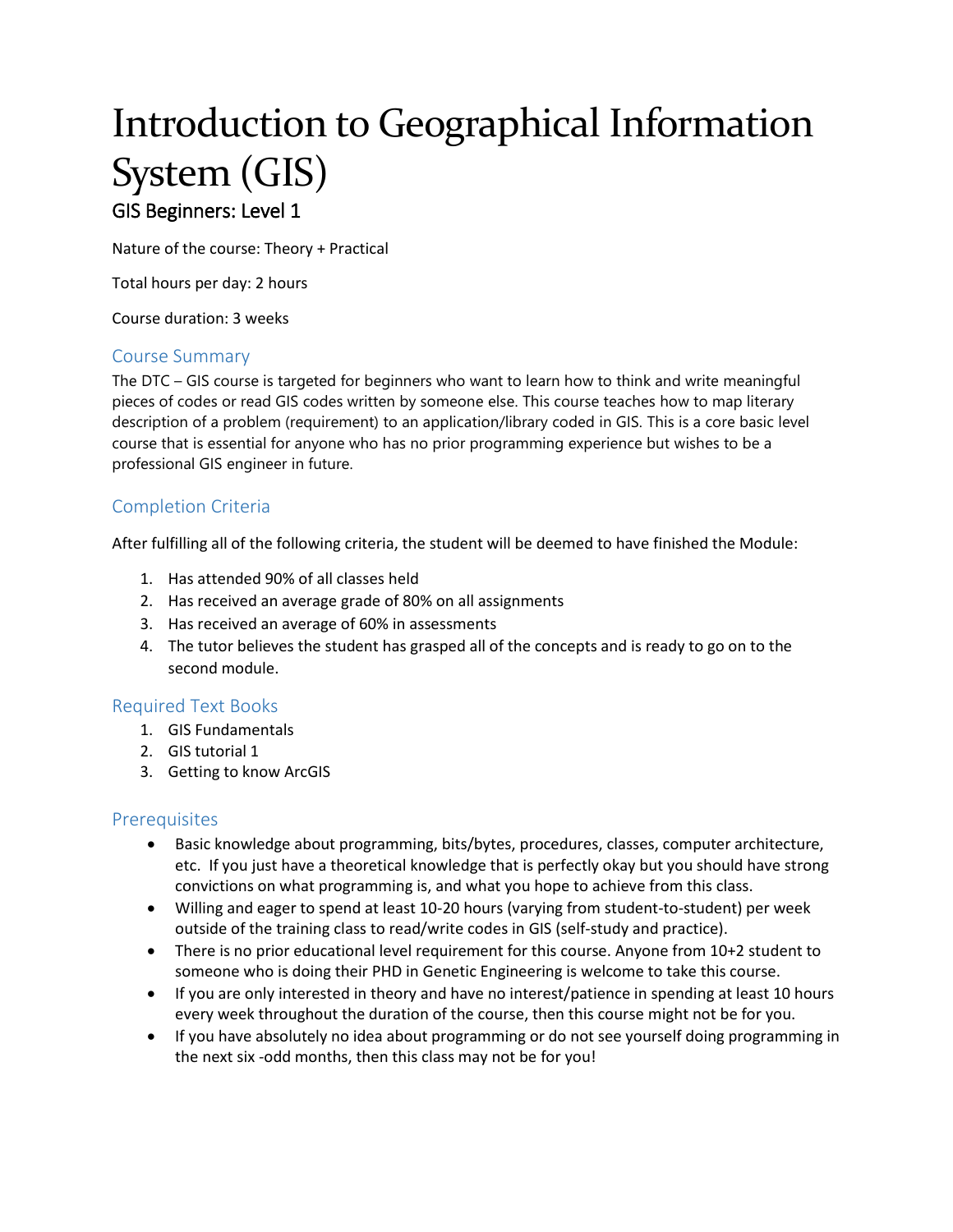## Course Details

#### WEEK 1

## **GEOGRAPHICAL INFORMATION SYSTEM**

- Definition
- functional Component
- Application

## **REMOTE SENSING (RS)**

- Principle
- Technology
- Application

# **GLOBAL POSITIONING SYSTEM (GPS)**

## **BASIC COMPONENTS OF MAP**

- Elements
- Layers
- Scale and Representation
- Coordinate System
- Projection System
- Datum

#### WEEK 2

#### **FUNDAMENTAL OF GOOGLE EARTH PRO**

- Introduction
- Create My Places
- Save Place (KML/KMZ)
- Save Image (JPEG)
- Layers

#### **INTRODUCTION TO ESRI AND ARCGIS**

- ESRI
- GIS Architecture

## **INTRODUCTION TO ARC MAP**

- Customize
- Adding Data (Layer)
- Shape File
- MDB
- GDB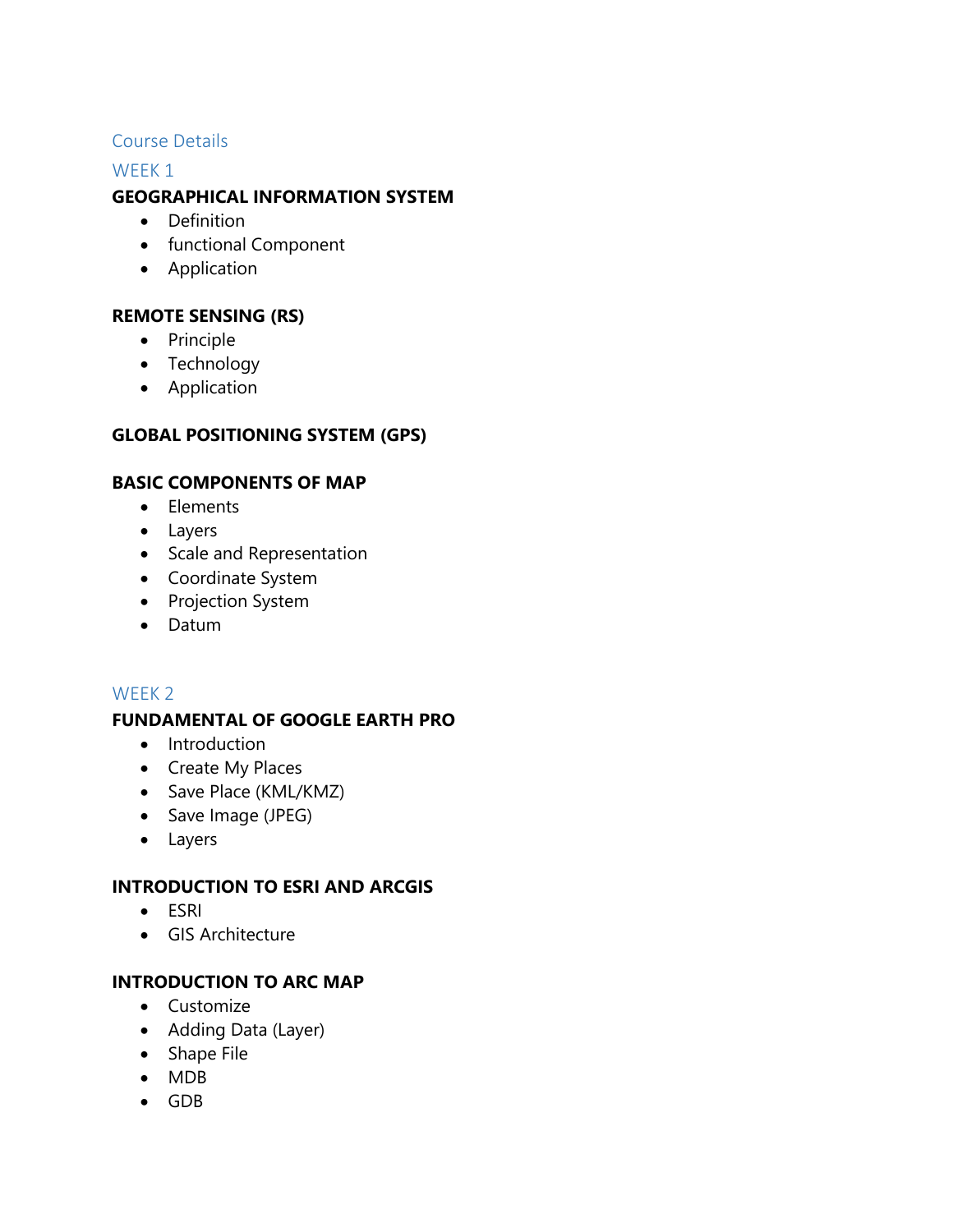- $\bullet$  Image (Tif, Jpeg)
- Basic Tools
- Understanding Layers
- Check/Uncheck Zoom to Layer
- Attribute Table
- Field
- Edit Data
- Label Features
- Properties
- General
- Unit
- Data Frame
- Map Scale
- Coordinate System
- Layers Properties
- Data Source
- Symbology
- Fields
- Definition Query
- Select by Attribute
- Select by Location
- Labels
- Export Data (.shp)
- Map Scale
- Editor
- Map Template (Layout)
- Save Project File (.mxd)

#### WEEK 3

#### **COORDINATE SYSTEM**

- UTM
- WGS1984
- Grid System of Cadastral Survey of Nepal
- Everest\_Adj\_1937\_Transverse\_Mercator
- Calculation of x-y in Attribute Table
- Coordinate Transformation

## **GEO-REFERENCING RASTER**

- Google Map
- Top Map
- Cadastral Map of Nepal (Grid Sheet)
- Cadastral Map of Nepal (Free Sheet)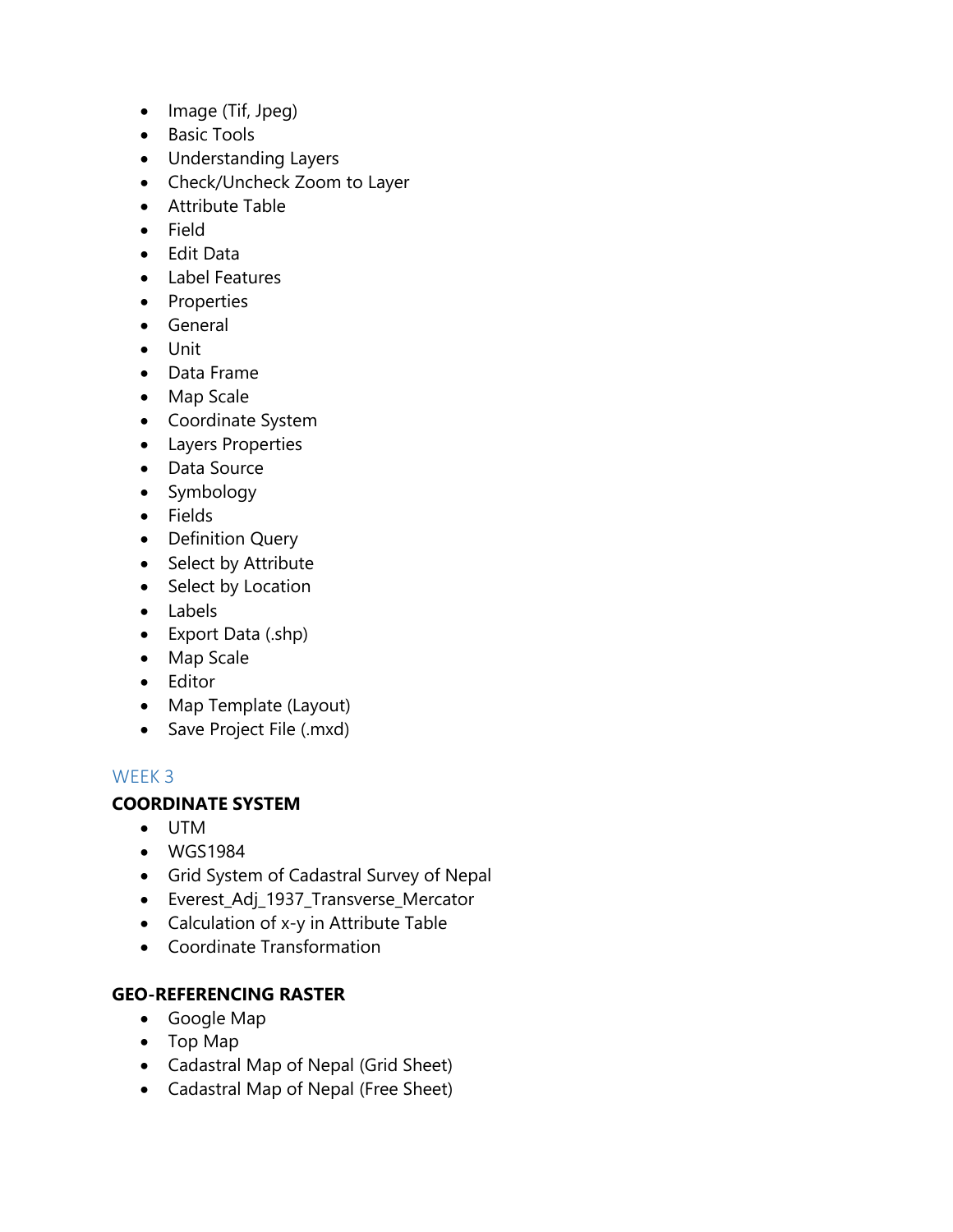## **DESIGN FILES AND DATABASE (USING ARCCATALOGUE)**

- Shape (.shp) file
- File Geodatabase (.gdb)
- Personal Geodatabase (.mdb)

## WEEK 4

#### **Digitizing (Vector Data)**

- Point Feature
- Line Feature
- Polygon Feature

## **Adding Data in Layer Feature of ArcMap)**

- Google Map Data (KML)
- GPS Data (GPX)
- Total Station Data (CSV)
- Excel Sheet Data (XLS)

#### **Data Conversion**

- KML -Layer KML
- CAD Layer CAD
- GPX Layer

#### **Editing Layer Features**

- Design Map Layout
- Title, Body, Inset, Scale, North Arrow, Legends
- Page and Print Set Up

#### **LABS**

Lab assignments will focus on the practice and mastery of contents covered in the lectures; and introduce critical and fundamental problem-solving techniques to the students.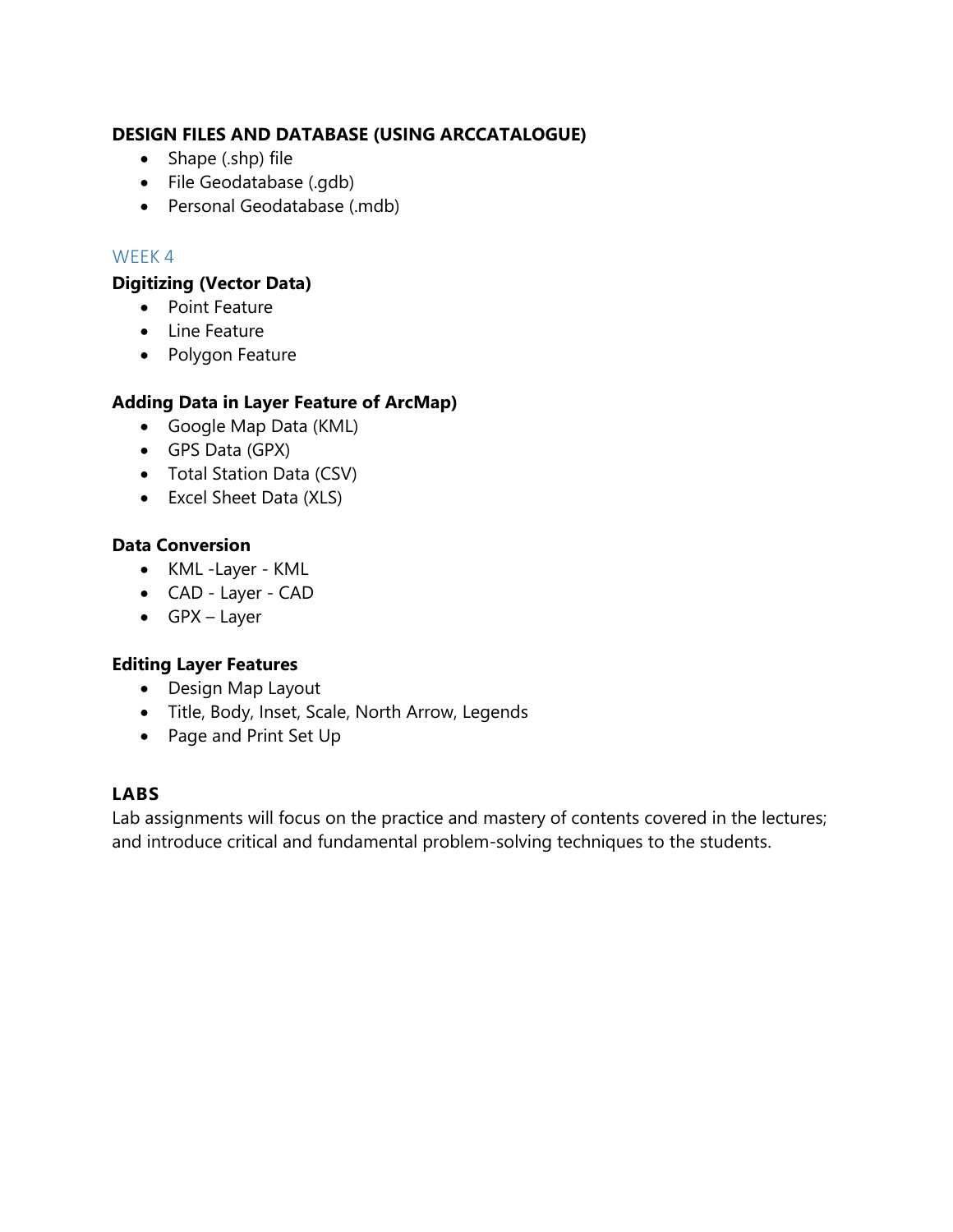# Intermediate GIS: Level 2

Nature of the course: Theory + Practical

Total hours per day: 2 hours

Course duration: 2 weeks

#### Course Summary

The DTC – GIS – Level 2 course is designed for students who have some prior hands-on programming experience with the GIS programming language at a beginning level. This course is ideal for people who have previously programmed in another programming language (e.g., Java, Obj-C, PHP, C, C++, etc.) and wish to learn GIS. This course is designed for high school and university students who want to do GIS coursework, including those who are already working as a professional VB.NET developer and want to switch to GIS, as well as those who have worked in the media industry since graduation or are working as a professional freelance PHP developer.

## Completion Criteria

After fulfilling all of the following criteria, the student will be deemed to have finished the Module:

- 1. Has attended 90% of all classes held
- 2. Has received an average grade of 80% on all assignments
- 3. Has received an average of 60% in assessments
- 4. The tutor believes the student has grasped all of the concepts and is ready to go on to the second module.

#### Required Text Books

- 1. ArcGIS Blueprints
- 2. Cartography and Geographic Information Science
- 3. Essentials of Geographic Information Systems

#### **Prerequisites**

- Basic knowledge about programming, bits/bytes, procedures, classes, computer architecture, etc. If you just have a theoretical knowledge that is perfectly okay but you should have strong convictions on what programming is, and what you hope to achieve from this class.
- Willing and eager to spend at least 10-20 hours (varying from student-to-student) per week outside of the training class to read/write codes in GIS (self-study and practice).
- There is no prior educational level requirement for this course. Anyone from 10+2 student to someone who is doing their PHD in Genetic Engineering is welcome to take this course.
- If you are only interested in theory and have no interest/patience in spending at least 10 hours every week throughout the duration of the course, then this course might not be for you.
- If you have absolutely no idea about programming or do not see yourself doing programming in the next six -odd months, then this class may not be for you!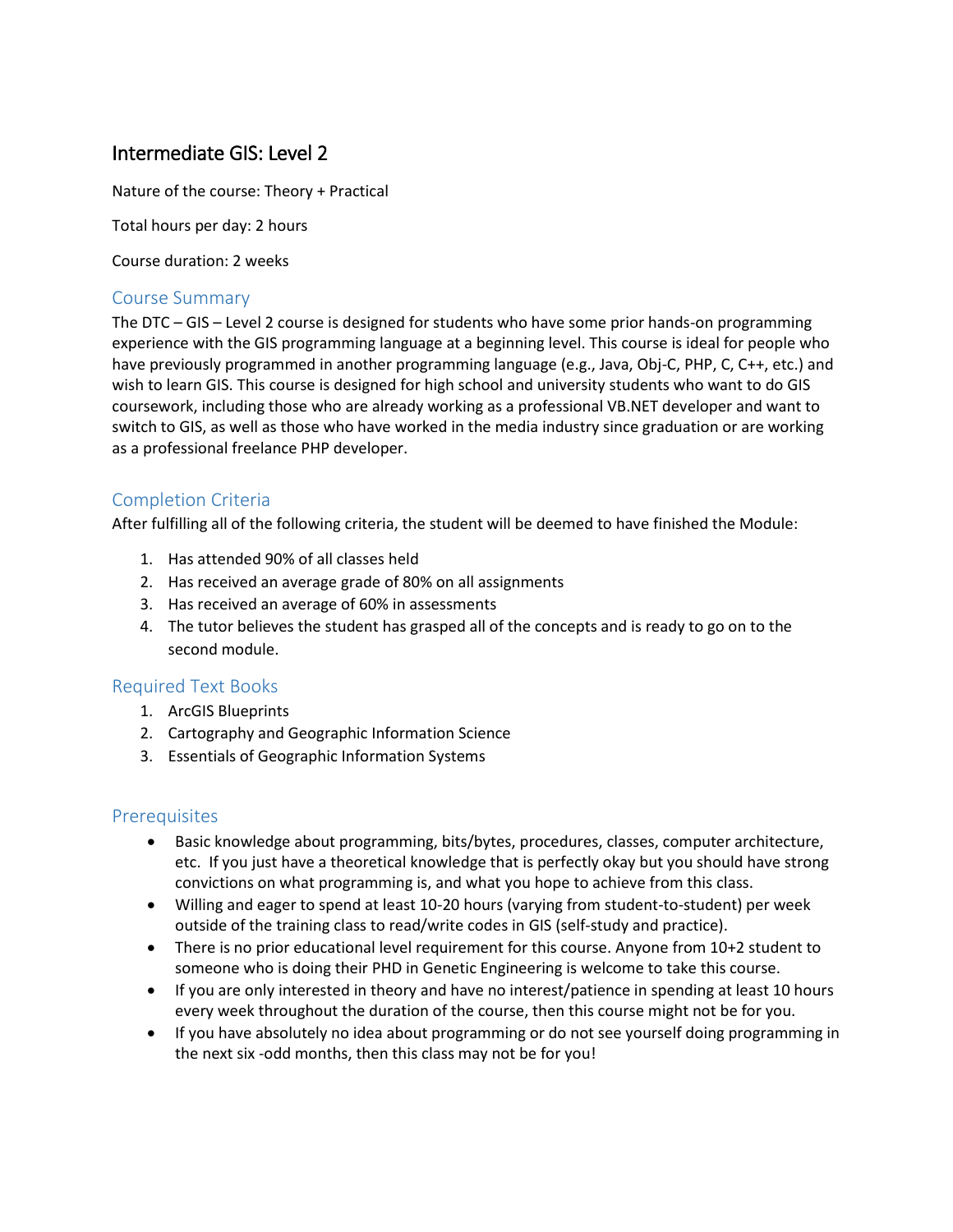## Course Details

## WEEK 1

#### **Analysis**

- Extract
- Overlay
- Proximity
- Statistics

#### **Network Analysis**

- Creating Network Data
- Finding Best Possible Routes
- Finding Closest Facility

## **Spatial Analyst**

- Interpolation
- Extraction

## **Spatial Adjustment**

#### WEEK 2

#### **Image Classification**

- Interactive Supervised
- Unsupervised

#### **Data Management**

Topology

#### **ArcHydro**

- Watershed Analysis
- Create Contour Line
- Create DEM

#### **3D Analysis/Data Management**

## **LABS**

Lab assignments will focus on the practice and mastery of contents covered in the lectures; and introduce critical and fundamental problem-solving techniques to the students.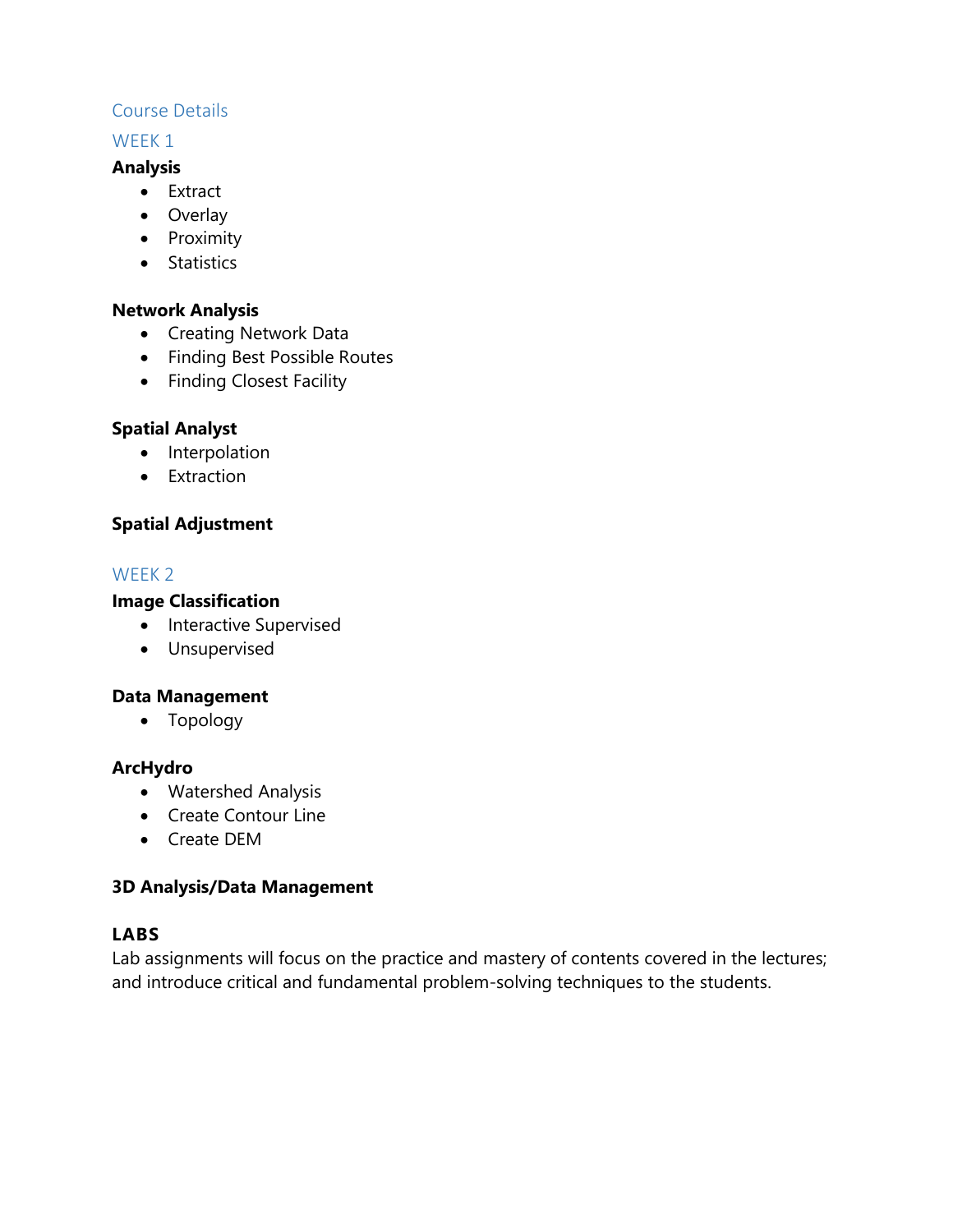# Advanced GIS: Level 3

Nature of the course: Theory + Practical

Total hours per day: 2 hours

Course duration: 1 week

#### Course Summary

This course expands on the DTC – GIS – Level 2 foundation and offers advanced subjects to equip learners for a career as a GIS software engineer.

#### Completion Criteria

After fulfilling all of the following criteria, the student will be deemed to have finished the Module:

- 1. Has attended 90% of all classes held
- 2. Has received an average grade of 80% on all assignments
- 3. Has received an average of 60% in assessments
- 4. The tutor believes the student has grasped all of the concepts and is ready to go on to the second module.

#### Required Text Books

1. Mastering ArcGIS

#### Prerequisites

- Successfully completed the DWIT Training GIS Level 2 or obtained at least 40% score on the entrance exam.
- The latter case applies for new students that are directly attempting this training.
- Successfully complete the interview.
- Willing and eager to spend at least 10-20 hours (varying from student-to-student) per week outside of the training class to read/write codes in GIS (self-study and practice).
- Please note that this is a lab intensive course where the students will be expected to work on lab exercises for approximately half the duration of the session.

#### Course Details

#### **APPROACH TO WEB GIS**

#### **LABS**

Lab assignments will focus on the practice and mastery of contents covered in the lectures; and introduce critical and fundamental problem-solving techniques to the students.